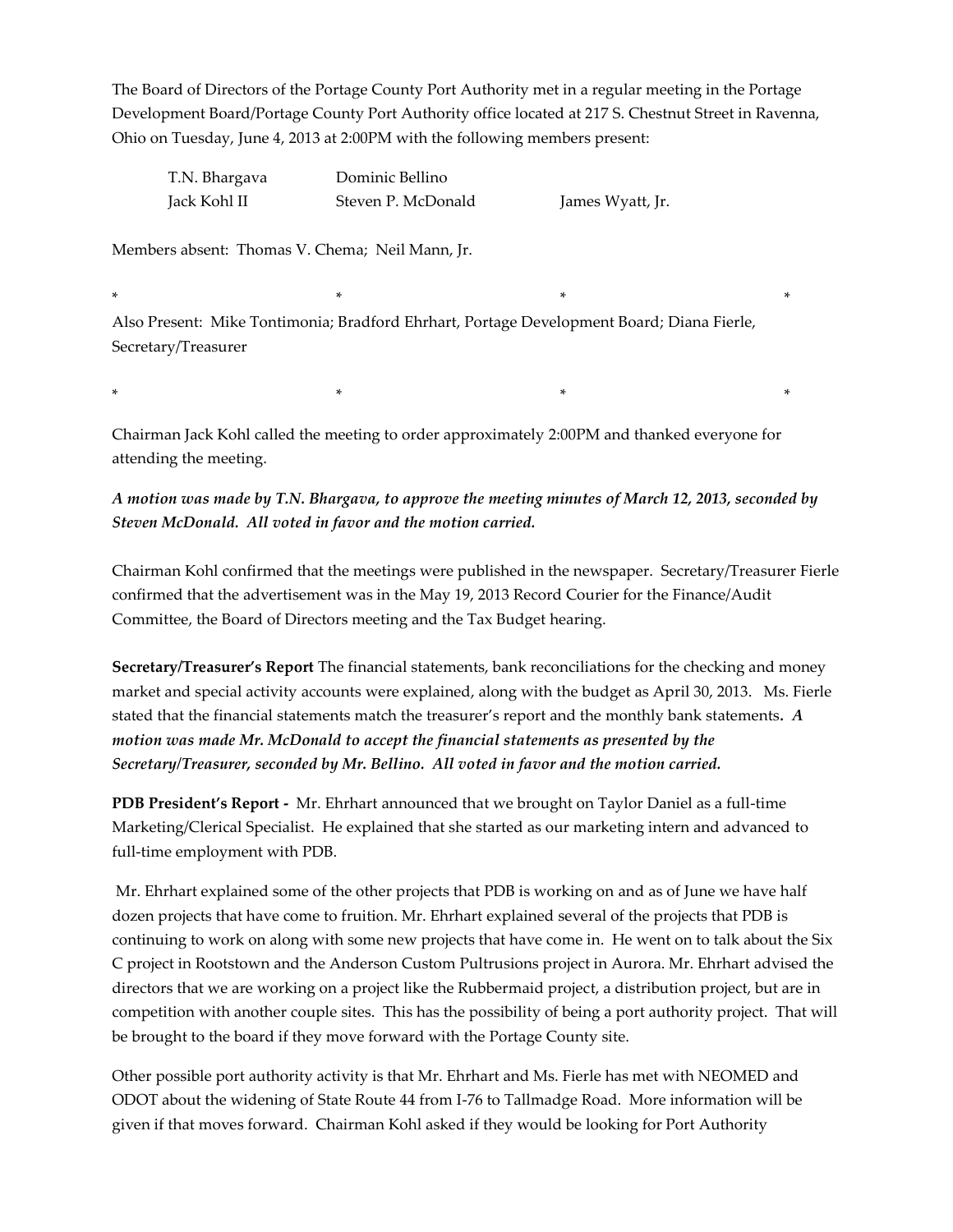participation. Mr. Ehrhart stated they were looking at the port authority as a conduit for financing or possible a TIF for public improvements planned.

\* \* \* \*

## **At 2:06PM the Portage County Port Authority recessed into the 2014 Tax Budget public hearing.**

Chairman Kohl welcomed everyone to the 2014 Tax Budget public hearing and there was the reading of the public notice that was advertised in the Record Courier, the Portage County Port Authority office and the Portage County Auditor's office since May 19, 2013.

Chairman Kohl asked if there were any questions or comments regarding the 2014 Tax Budget.

Secretary/Treasurer Fierle and Chairman Kohl stated that the 2014 Tax Budget was reviewed and commented on by the Finance/Audit Committee at their June 4, 2013 meeting held at 1:30PM. The committee accepted the tax budget as prepared by the Secretary/Treasurer and recommended it be sent on to the Portage County Board of Directors to be approved at their June 4, 2013 Board of Directors meeting.

Mr. Bhargava mentioned that maybe Mr. Tontimonia, who attended the tax budget hearing would have any comments. He only noted that the board of directors do not get paid for their services.

*Chairman Kohl asked for a motion to accept the 2014 Tax Budget and to forward it to the Board of Directors for their approval. Mr. Bhargava made the motion, seconded by Mr. McDonald. All voted in favor and the motion carried.*

Secretary/Treasurer Fierle stated that she will send two copies of the 2014 Tax Budget along with the resolution to the Portage County Auditor, who will then forward to the Portage Budget Commission for approval.

*A motion was made by Mr. McDonald to adjourn the tax budget hearing and move back into the Portage County Port Authority Board of Directors meeting. Seconded by Mr. Wyatt, all voted in favor and the motion carried.*

At approximately 2:10PM the Board of Directors entered back in to the regular Board of Directors meeting with Chairman Kohl calling the Board of Directors meeting to order.

\* \* \* \*

Brad Ehrhart, President of the Portage Development Board continued on with his report. He reported on how we are still having problems matching employees to employers and some of the workforce development issues. Mr. Ehrhart mentioned how we also have a shortage of really good buildings, which is also a good thing. Problem is, when we get calls for some leads, we don't have any good existing building for them. He stated the Commercial Turf building will become vacant sometime this fall. We don't expect that building to stay vacant for long as we've already have several leads for the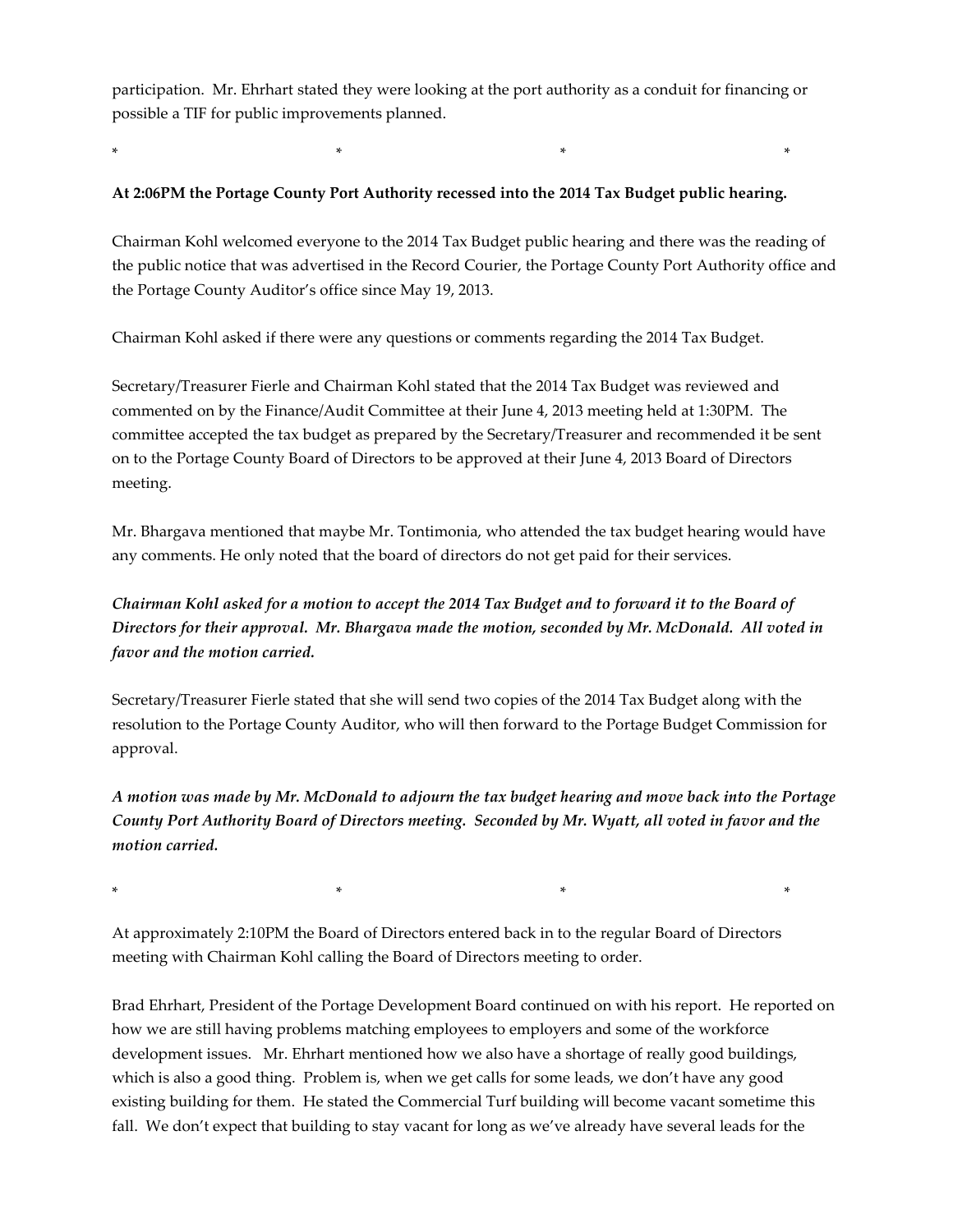building. A couple companies interested have already toured the building. Companies are also interested in the employees from there. The Portage Workforce Connection will be holding a job fair at CTP and 5 companies have signed up to be there.

Mr. Bellino asked if the demand for the good buildings is there. Mr. Ehrhart mentioned that the demand is there, but the cost of building a building is too high. So instead companies are looking for existing vacant facilities. Mr. McDonald asked what size building are companies looking for. Mr. Ehrhart stated they are looking for a whole range of sizes. Mr. Kohl mentioned that we are out of good buildings in Ravenna. There was more discussion regarding building prices and some of the older buildings in Ravenna.

Last items in Mr. Ehrhart's report are that Ms. Fierle was promoted to Economic Development Specialist in the beginning of the year. He also mentioned we've gotten about 50 calls in to businesses for the call program. Mr. Bhargava stated that the Portage Development Board is doing a great job and to keep it up. Chairman Kohl agreed with Mr. Bhargava. Mr. Ehrhart also went on to mention that PDB as the Port Authority was nominated for 2 awards by Team NEO, one for the Rubbermaid project in Brimfield and the other is the Selas project in Streetsboro. The awards ceremony is being held on July 11<sup>th</sup>. So we'll know then if we win or not.

**Legal Counsel -** Ms. Smith was absent from this meeting. No report.

\* \* \* \*

## **Discussion of Former Ravenna High School Site Project.** –

Chairman Kohl went on to give an update of the project. He stated we'd probably receive the deed in about a month or so after they've done their seeding and final environmental review. He feels we should have everything done by the end of July. After we do get we'll have to make arrangements to maintain the property. We are working on getting a Request for Proposal or a Request for Qualifications prepared for a developer for the property. We have gathered several samples from others to help us with this process. We are working with Denise Smith to get this document sketched out. We want to get a developer who can work with the Marketing Study and the Feasibility Study and take the project to the next step.

Mr. Bhargava asked if we are committed to the educational component of this facility to be built. Chairman Kohl stated that through the studies done we are pretty much committed to the educational aspect, but we also would turn something else down if it would work on this property also. However, the education component is definitely what we are looking at since it's been found to be the best use for this property.

Mr. Bhargava asked if we have an interest from the people in Ravenna. Chairman Kohl stated that we've had a lot of interest in the educational aspect. We've even gotten interest from Stark State, Kent State University and Hiram College.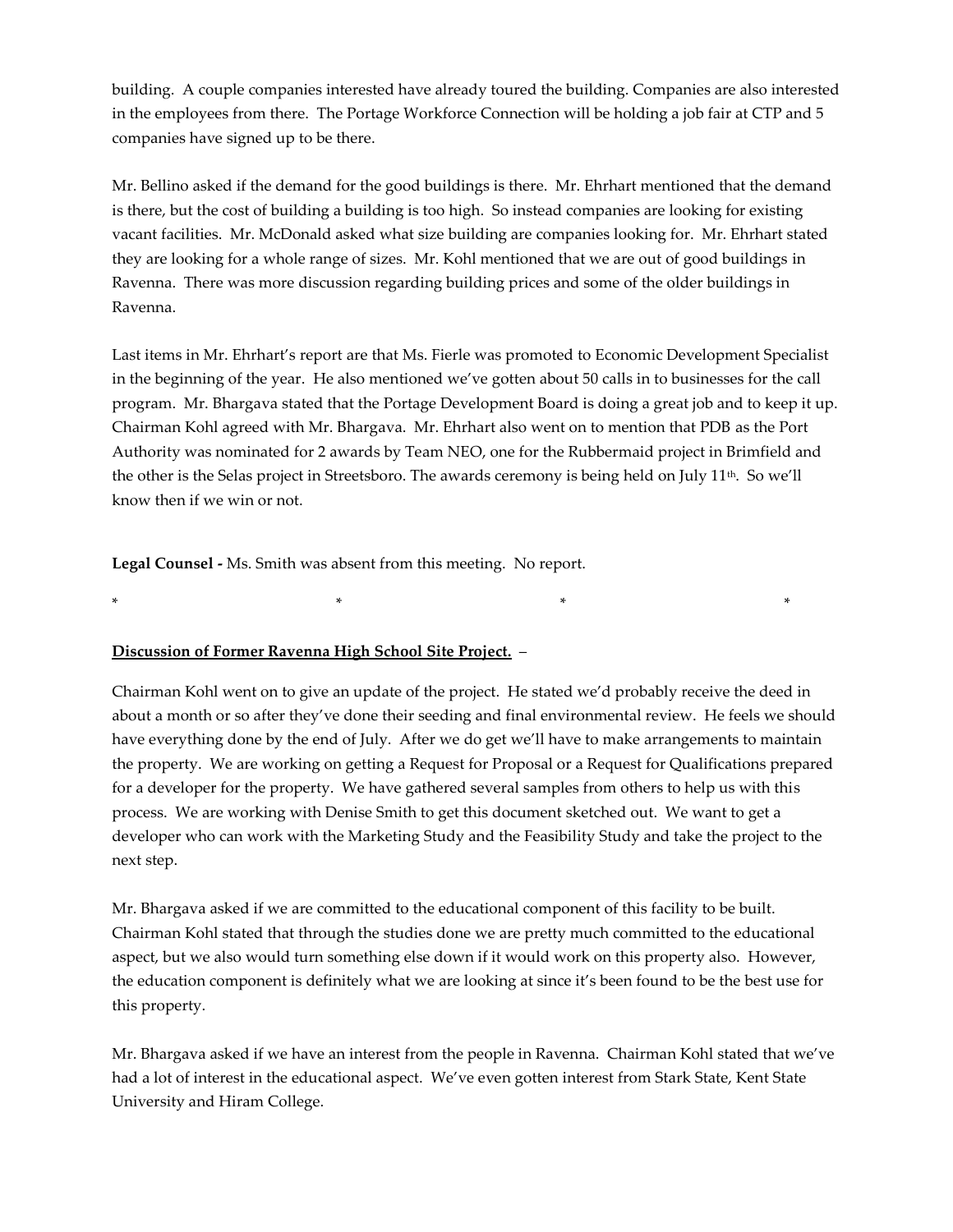Mr. Bellino asked if we are going to put this in the RFP or RFQ that we are looking at the educational building for this property. Mr. Kohl stated yes that would be put in the documents. Also, they will be given the studies so they can see what the was determined the best use for the property. Mr. Kohl also stated that if an Akron General called and said they wanted to put a 30,000 sq. ft. building there, he didn't think the port would say no. As of now though, we want to move forward with an educational facility and there is huge interest there. Mr. Ehrhart stated that this facility will help us with the skill gap to be able to better match employees and employers. He stated that's also going to bring people into downtown Ravenna. Chairman Kohl stated this just can not be a negative for Ravenna. There should also be some spin off from it.

Mr. Bellino asked about you do you go public with this. Chairman Kohl stated that it was mentioned and a chamber meeting. He didn't really get any negative feedback from it. Mr. Bellino asked how it would affect Doug's efforts with what he is trying to do to secure commitments? Chairman Kohl said it could affect a little. He's already made contact with 13 property owners. Chairman Kohl will discuss it more in a bit when we get to Mr. McGee's update.

Chairman Kohl stated that he asked Mr. Chema to follow up with Cheri Rice from Stark Tech, which he did and had a conversation with her. Ms. Rice stated that they are still interested in this project and what to be a principal part of this project. They are not sure of the capital they can put into it due to the state's budget, but are still very interested. Mr. Chema also contacted the firm that did the Holden project in Lake County so we can have a tour of that facility on Thursday at 9:00AM for anyone interested in going. Chairman Kohl also stated we have financing tools that can help move the project along.

Mr. Bhargava asked what is happening with the DuBois property? Mr. Kohl stated that was going to the KSU Alumni Association. Chairman Kohl stated we own it in name only at this time. It will eventually be transferred to their 501 (C) 3 when approved.

\* \* \* \*

**Contract with Doug McGee & Associates Update -** Chairman Kohl reminded the directors that we've contracted with Mr. McGee identify the property owners of the 15 properties across from the high school property. At this time Mr. McGee has contacted 7 of the 15 property owners. There is an e-mail from Mr. McGee in your packet. He was not able to reach the others and will probably contact them by letter. Mr. Bellino asked of any feedback? Three will probably be easy to deal with. Others have stated they just put a lot of money in their rental property and it's worth a lot more money. Mr. McGee stated we should be able to work something out with them. Mr. Bellino asked if he thinks going public sooner rather than later will hamper his ability to get options on the properties? Chairman Kohl stated that the people on Highland Street pretty much know what they have. Most of them are rental properties so we have to deal with landlords. Two are unoccupied. Anyway you go, it's all going to be about the money.

**Feasibility Study** - *A motion was made by Mr. Bellino to approve the draft Feasibility Study as the final document, seconded by Mr. Bhargava. All voted in favor and the motion carried.*